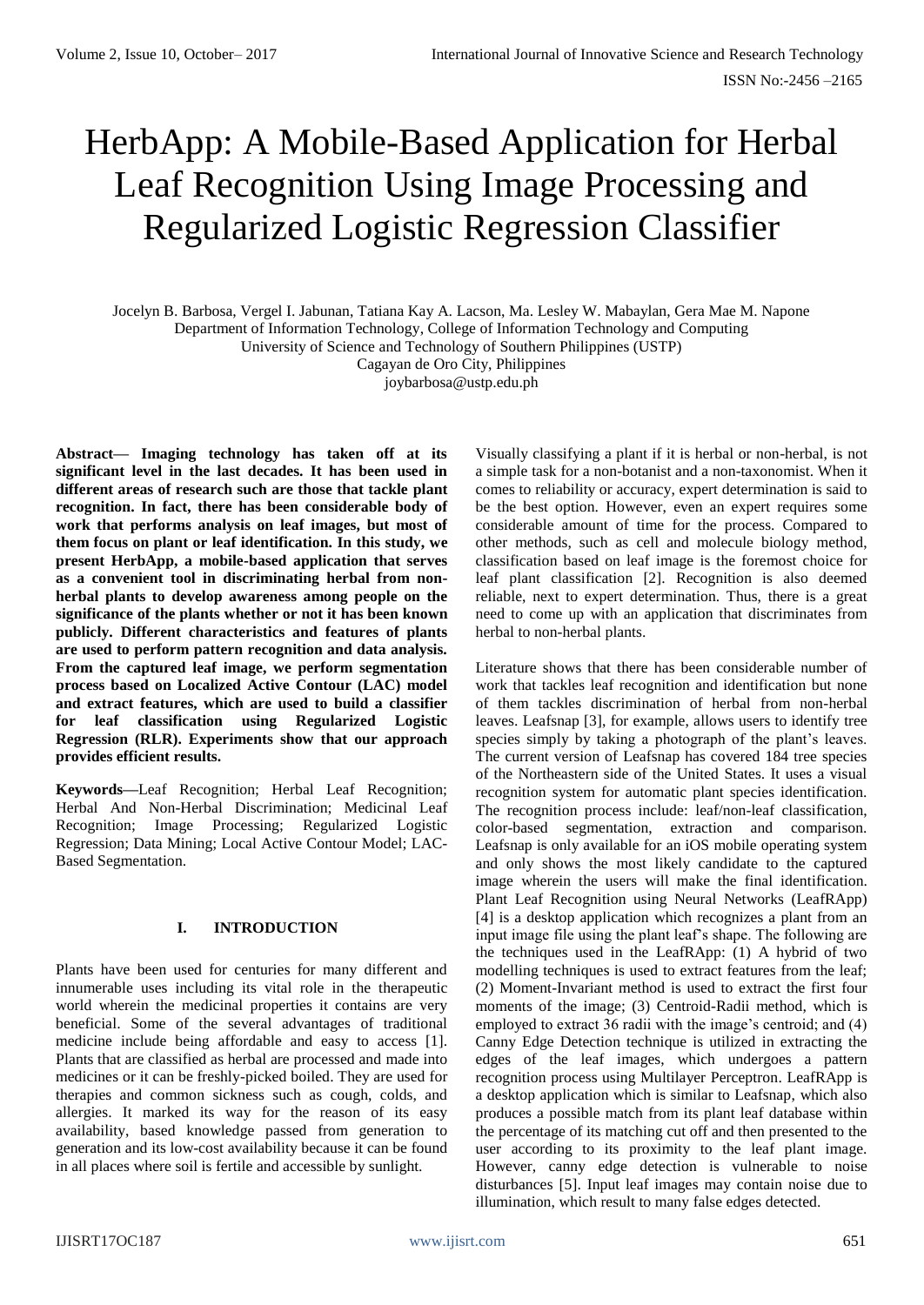Our work is similar to knowItHerbal [6], which is an androidbased herbal leaf identifier that helps the user recognize an herbal plant which is found only in the Philippines. The study utilized the Oriented FAST and Rotating BRIEF (ORB) algorithm for the processing of the image. Nevertheless, it is difficult to judge the accuracy of the system in terms of herbal leaf identification based on the datasets used as it was not disclosed by the authors. Instead, only the results of the User's Acceptability Test (UAT) were presented.

MedLeaf [7], on the other hand, is a new mobile application for medicinal plants identification based on leaf image. The application runs on Android operating system. It has two main functionalities: (1) to identify medicinal plants; and (2) to search for documents of medicinal plant. It uses the Local Binary Pattern to extract leaf texture and Probabilistic Neural Network to classify the image. In this research, there were thirty (30) images of Indonesian medicinal plants species used and each species consists of 48 digital leaf images. Nonetheless, it utilized the leaf textures only as their parameters or features, which are in turn the basis for medicinal leaf recognition with an accuracy of 56.33%.

Analysis of plants would depend on their different characteristics. From these characteristics, classification of plants is made easy. There are varieties of ways to identify a plant. The traditional methods commonly used are expert determination, recognition, comparison and use of keys and similar devices. These methods have different advantages of their own. In particular, it is known that the exact way to extract plant features is to involve plant recognition based on leaf images. Leaves are easier, accessible and abundant compared to the other plant morphological structures such as flowers, barks or fruits. In almost all automatic leaf plant identification, shape of the leaves is the most common feature used for identification as it is claimed to be the most discriminative feature of a plant's leaf [8]. Two features, which are widely used for plant recognition based on leaf image is the color and shape.

In the color-based conventional study, a simple color similarity between two images can be measured by comparing their color histogram. Also, in the shape based-conventional study, they used region and contour-based simple features [9]. Essentially, shape, color and texture features are common features involved in several applications. However, some researchers only used a specific part of those features [10]. The plant's leaf is normally green in color. But there are various shades of color for a single plant. Moreover, the variety of shades for a single plant appears because changes in water volume, nutritional value, an atmospheric change in environment occurs. Based on this, it has been recognized that the color feature has low reliability to identify a specific plant [11]. Accordingly, when the color is considered, it is undeniable that the recognition performance is limited due to the leaf's color which is easily affected by its environment.

In this paper, we proposed a herbal leaf recognition application based on the shape and texture features of a leaf of a plant. We leverage Localized Active Contour (LAC) model [12] for leaf segmentation, necessary in automating the extraction of features or parameters; and subsequently classifying the leaf/plant using regularized logistic regression.

# **II. METHODOLOGY**

## *A. Herbapp: An Overview*

Our application performs herbal leaves recognition. We capture leaf images of a leaf using our herbApp application and download them in the user's mobile phone. The application works very well with leaf images taken in a plain background possibly white and with a reasonable illumination of light so that in getting its edges, shadows and other nuisances could not distort the features to be extracted.

herbApp runs on Android mobile operating system and works on server side and client side. Fig. 1 shows the system architecture of the mobile application. On the client side, a leaf is placed in a paper with white background and a digital image is obtained via smart phone camera. The captured leaf image is then sent to the server for classification. The server runs the pre-processing, segmentation and feature extraction on the image sent before the classifier predicts its classification (i.e. herbal or non-herbal). The result of the classification is sent back to the client via smart phone.



Fig. 1 System Architecture

### *B. Framework of Herbapp*

Our work discriminates herbal from non-herbal leaves by applying data mining based on the features and parameters extracted from the captured leaf image. Leaf images of a plant may be collected and stored in the image database giving the user an option to let the application perform the batch analysis or by individual leaf immediately after it has been captured. **Fig. 2** presents the framework of herbApp. The process starts by taking the leaf image or retrieving leaf images that have been stored in the database. This is followed by image preprocessing and feature extraction, which are necessary for herbal leaf recognition.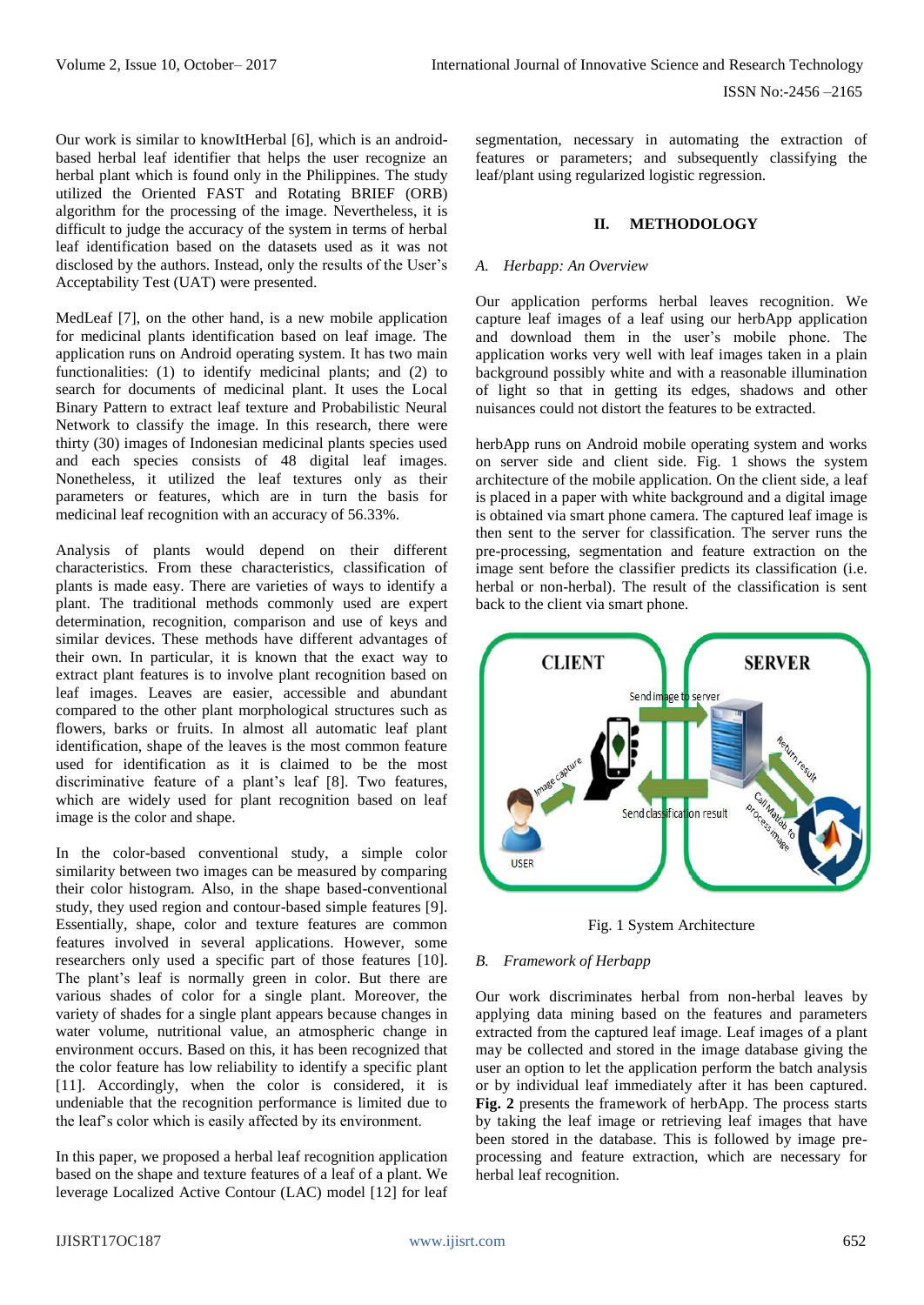

## Fig. 2 Framework of the Proposed Herbapp Mobile-Based Application

## *B.1 Image Acquisition*

The process starts with the user capturing an image of a leaf using our herbApp application downloaded to the user's smart phone. The leaf images or still photos should be taken in a plain white background and with a reasonable illumination of light so that in getting its edges, shadows and other nuisances could not distort the features to be extracted.

# *B.2. Image Pre-processing*

The leaf image will then undergo the pre-processing phase to remove any noise before the actual analysis of the image data and the conversion of the image into numerical values. Preprocessing is performed to eliminate the noise and correct the distorted or degraded data of the leaf image to have a more authentic representation of the leaf and to increase its classification accuracy.

There are many pre-processing techniques that can be used to enhance, filter, smoothen and remove the noise of an image. Initially, the conversion of the image from the original Red-Green-Blue (RGB) format to a grayscale format and noise removal with a digital filtering technique called the median filter will transpire. The median filter is a typical preprocessing step to improve the results of later processing and it is used in digital image processing because, under certain conditions, it preserves edges while removing noise which is a huge contribution to have accurate results later on. The result is presented in Fig. 3.



Fig. 3 Pre-Processing Results. A) Original RBG Image; (B) Grayscale Image (C) Result After Employing Median Filter

## *B.3. Image Segmentation*

At this stage, the leaf image undergoes the segmentation process in order to get the Region of Interest (ROI). The ROI is a portion of an image that you want to filter or perform some other operation on. ROI can be defined by creating a binary mask, where it defines the region. The segmentation process is a necessary method because sometimes the images do not only include the leaf region; it may also include the stem. Since we are only focused in getting the leaf region, we aim to keep only the leaf region and discard the unnecessary parts of the captured images.

In getting the leaf region, an initial experimentation has been done which aims to compare the result of the Sobel Edge Detection and the Localized Active Contour (LAC). Sobel Edge Detection performs a 2-D spatial gradient measurement on an image and emphasizes regions of high spatial frequency that correspond to edges. It is normally used to find the approximate absolute gradient magnitude at each point in an input grayscale image. LAC on the other hand, utilizes image gradients in order to identify object boundaries. This type of highly localized image information is adequate in some situations, but has been found to be very sensitive to image noise and highly dependent on initial curve placement. One benefit of this type of flow is the fact that no global constraints are placed on the image. Thus, the foreground and background can be heterogeneous and a correct segmentation can still be achieved in certain cases. Empirical results show that LAC [12] does have an appealing quality that generates closed contours, which can be very useful in separating the outer boundaries of an object from the background [5, 13-14]. Thus, it is presumed that LAC will be superior among the standard edge detection tools (Canny, Prewitt, etc.). Nevertheless, to further compare LAC with some other standard tools, we also utilized Sobel Edge Detection and compared its performance with LAC. For example, in Fig. 4, two leaf images were captured by an 8mp camera phone wherein the first image was captured poorly combined with a shadow near the stem, whereas the second image was captured with the right light of illumination with no shadows lurking. As observed, LAC is more efficient to use than the Sobel Edge Detection. In getting the ROI, the binary masking is statistically set to 400 iterations.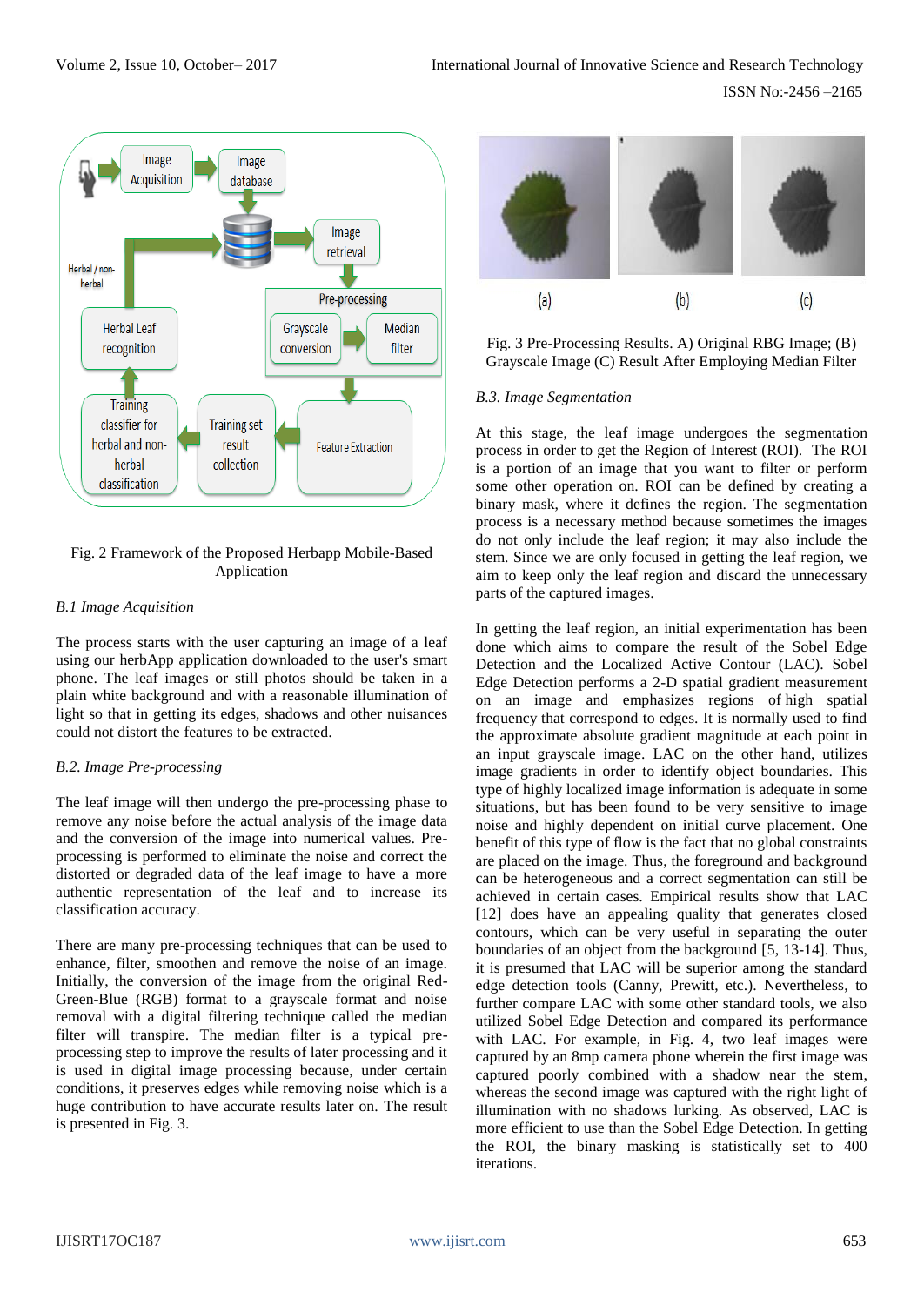

Fig. 4 Segmentation Results. A) Original RBG Image, (B) Using Sobel Filter, (C) Using LAC Model, (D) Binary Form of the Results

### *B.4. Feature Extraction*

Once the leaf region has been identified after segmentation, leaf feature extraction takes place. The leaf extraction takes into interpretation of the shape and texture feature. Figures 5 and 6 show the geometric and morphological features of a leaf, respectively.

#### *B.4.1. Shape Features*

The shape features to be extracted is from the digital morphological features of the binary format of the leaf image. Sub-features under the shape feature include: (1) aspect ratio; (2) rectangularity; (3) eccentricity; (4) diameter; (5) narrow factor; (6) perimeter ratio; and (7) irregularity

The *aspect ratio* - is the ratio between the maximum length and the minimum length of the minimum bounding rectangle (MBR).

*Rectangularity -* is defined as the ratio between the region-ofinterest (ROI) area and the MBR area

*Eccentricity -* the ratio of the length of the main inertia axis of the ROI (EA) and the length of the minor inertia axis of the ROI

*Diameter-* the longest distance between any two points on the margin of the leaf

*Narrow Factor*- it is defined as the ratio between diameter and physiological length

*Perimeter Ratio -*it is defined as the ratio between perimeter and sum of physiological length and physiological width

*Irregularity* - irregularity or dispersion is defined as ratio between the radius of the maximum circle enclosing the region and the minimum circle that can be contained in



Fig. 5 Five Basic Geometric or Morphological Features



Fig. 6 Some of the Morphological Features (a) Minimum Bounding Rectangle (MBR) (b) Convex Hull

### *B.4.2. Texture Features*

The texture features are extracted using the Gray-level Cooccurrence matrices (GLCM) [15-16]. The GLCM is one of the many texture feature extraction techniques and is one of the most popular means of texture analysis. The matrices are designed to measure the spatial relationships between pixels. The method is based on the belief that texture information is contained in such relationships. The following are some of the sub-features of the texture feature include: contrast, homogeneity, correlation, energy, entropy, dissimilarity, inverse difference, autocorrelation, sum of squares, sum of variance; sum entropy, information measures of correlation, maximal correlation coefficient, and inverse difference moment normalize.

#### *B.5. Training Set and Result Collection*

After several leaf features are extracted, the values corresponding to each feature will then be collected and trained. To determine the best classifier to employ in our application, we use three (3) on the same dataset. These include the Decision Tree (DT); Naïve Bayes (NB); and Regularized Logistic Regression (RLR). Consequently, the best classification method will be utilized for herbal and nonherbal classification.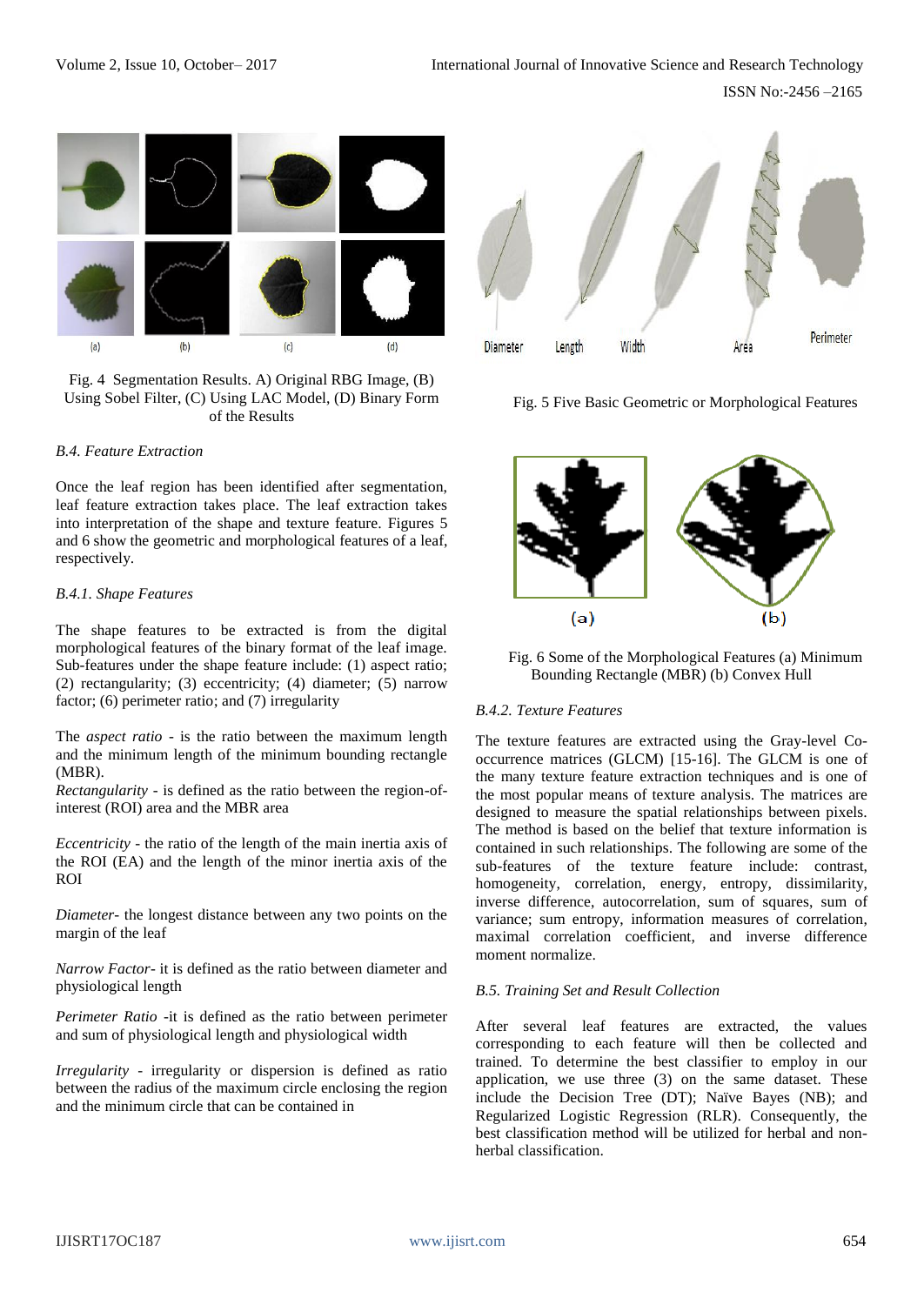#### **III. RESULTS AND DISCUSSION**

In our experiment, 140 leaf images were utilized, all of which are from publicly available leaf database which can be downloaded such as flavia and imageClef; and leaf images of medicinal plants found in Philippines. The images come in different size (e.g. 640 x 480 resolution), which are converted to 96 x 127 resolution during the image processing. Twentyone (21) parameters or features used for classification. All features extracted are stored in a vector and is saved in an ".m" file and an excel file purposely for training and testing the model. In acquiring additional images, the user captures an image of a leaf using the herbApp application downloaded in the user's mobile phone. The application works very well with leaf images taken in a plain background possibly white and with a reasonable illumination of light so that in getting its edges, shadows and other nuisances could not distort the features to be extracted.

In discriminating herbal from non-herbal leaves, we employed Decision Tree (DT), Naive Bayes (NB) and Regularized Logistics Regression (RLR); and compared the results in terms of the measures of evaluation (e.g. precision, recall, specificity and accuracy); and consequently utilized the best classifier for an efficient herbApp application. Since the size of the database was not very large, we adopt the k-fold cross-validation test scheme. 10-fold cross-validation has become the standard method in practical terms. Tests have also shown that the use of stratification somewhat improves the results. Thus, the standard evaluation technique in situations only have a limited data is available is 10-fold cross-validation [8]. Since our dataset is limited, we took the N-fold cross-validation test scheme.

To test the accuracy of this system, we use the N-fold cross validation. Cross validation is a method applied to a model and a data set in an effort to estimate the out of sample error. It has become quite popular because of its simplicity and utility. In N-fold cross validation, the data set is randomly partitioned into n-partitions, we then fit its model to a data set consisting of n-1 used as training data, while a single subsample is retained as the validation data for testing the model and use the remaining portion for validation. We estimated the out of sample error using the portion of data left out of the fitting procedure and repeated it n-times and their estimation for the out of sample error is the average over the n-validation runs. For example, to evaluate the accuracy of the classification, the n-fold cross validation is utilized where  $N=10$ , which can be referred to as a 10-fold cross validation. The 10-fold cross validation indicates that the training and testing sets are performed 10 times by partitioning the dataset into 10 mutually in iteration exclusive subsets or what we call "folds" in which a subset in our case is 10% of our data is reserved as the test set and the remaining partitions which is 90% are collectively used to trained and produce a model. In each fold, we leave one fold out as our test set and use the remaining 9 folds as our training set (e.g. in the first round, fold 1 is the validation set, in the second round fold 2 is the validation set, in the third round, fold 3 is the validation and so on and so forth). In each fold, the 9 folds will serve as the training set

that aims to learn a model. Since it's a 10-fold cross validation, we do the procedure for 10 repetitions.

Accuracy is perhaps the most intuitive performance measure. It is simply the ratio of correctly predicted observations. Using accuracy is only good for symmetric data sets where the class distribution is 50/50 and the cost of false positives and false negatives are roughly the same. It can be attractive at first because it is intuitively easy to understand. However, it is advised not to rely on it too much because most data sets are far from symmetric [9]. Based on the experiments conducted, Regularized Logistic Regression (RLR) appears to be superior among other classification methods as shown in Table 1. It presents a comparison of the performance of the three (3) classification methods using the measures of evaluations, which include the accuracy, precision, recall and specificity.

|             | Decision<br>Tree | Naive Bayes | Regularized Logistic<br>Regression |
|-------------|------------------|-------------|------------------------------------|
| Accuracy    | 86.0%            | 79.6%       | 88.3%                              |
| Precision   | 86.9%            | 81.2%       | 90.0%                              |
| Recall      | 90.3%            | 84.6%       | 89.2%                              |
| Specificity | 88.4%            | 85.6%       | 92.6%                              |

Table 1: Comparison of the Performance of the Three Classification Methods for Herbal and Non-Herbal Discrimination.

As shown in the table, the probabilistic approach using the RLR yields a highest specificity (or true negative rate) of 92.6% score and is consistent to be superior over other methods in terms of accuracy and precision rate. While Decision Tree (DT) yields a little bit higher result in recall or sensitivity ( or true positive rate) measure of 90.3% (i.e. 5.7% and 1.1% higher than NB and RLR, respectively), the study is more concerned on the specificity in which RLR prevails. This is because, considering the essence of the problem we are addressing, we are particularly avoiding the FP (False Positive) results or a non-herbal plant predicted as an herbal plant as it has a critical implication. For instance, a non-herbal plant (e.g. non-medicinal, toxic, dangerous leaves, etc.), when wrongly predicted as herbal plant can relatively cause danger to human health. Thus, looking at this significant implication, the study is much focused on the specificity measure rather that sensitivity. Hence, we employ RLR in running our herbApp.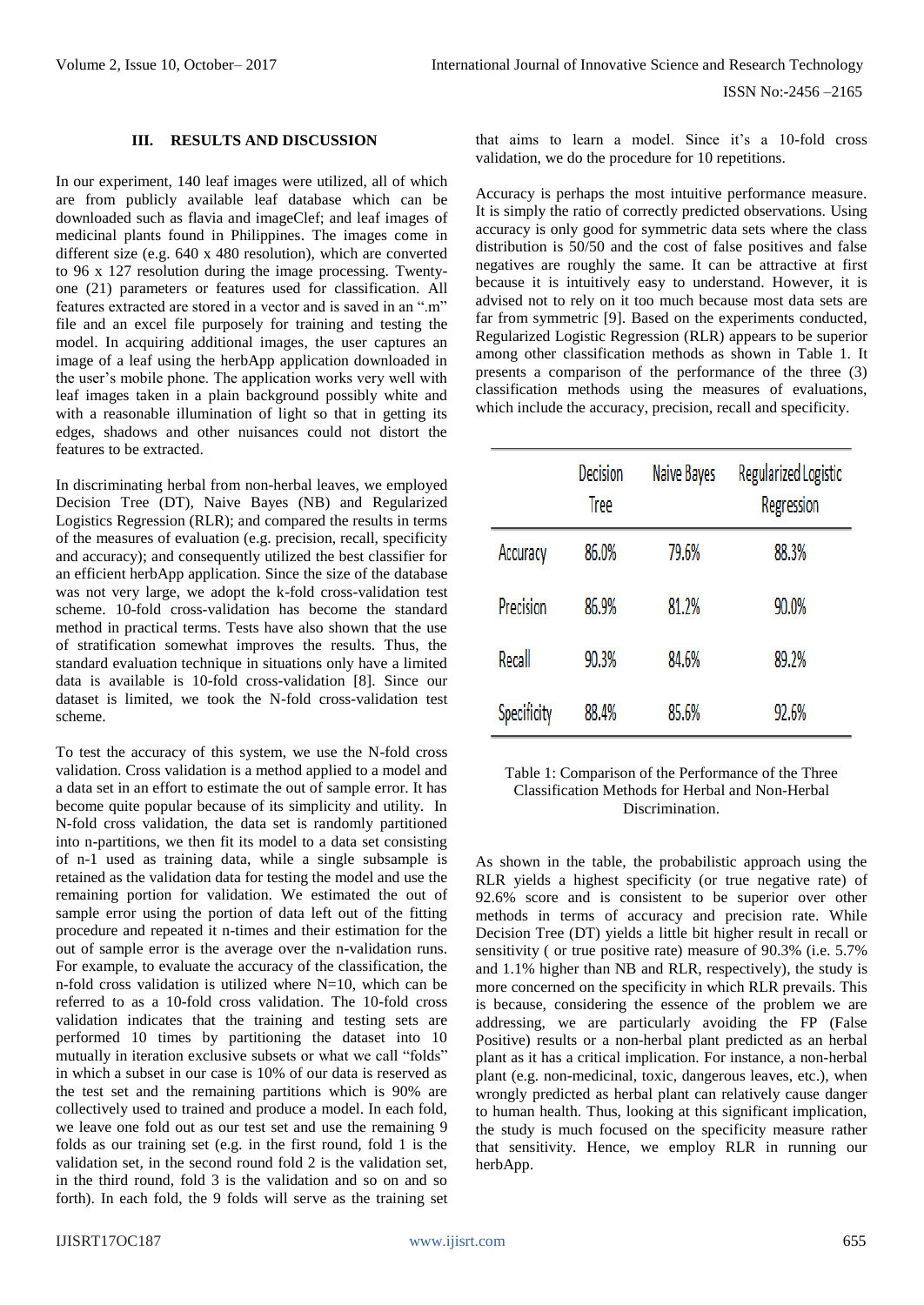ISSN No:-2456 –2165

## *The Herbapp Application*

Figures 7 to 9 presents some sample screen shots of the herbApp application. The process starts by installing our herbApp application and connecting to the server's IP address as presented in Fig. 7.



Fig. 7 Sample Screen Shots of Herbapp's Installation Process

Once, installed and the application is ready to use, the user has an option, either to take an image one at a time by choosing "Take a snap" button and see the results immediately or take multiple images ("Take a multiple snap button"), save or upload them for processing later. Fig. 8 shows some samples of screen shots.

When the user clicks the "Take a snap" button, it will lead him to a window to take an image one at a time then see the result immediately or take multiple images and upload them. That is, the user can either capture a leaf image (i.e., to press the button with a camera icon) or upload a leaf photo from his gallery (i.e., to press the button with a folder icon). When the user chooses the other option which is to "capture an image" button, it will lead him directly to his camera's phone and clicks OK if it's good to go and Retry to capture again.





Fig. 8 Sample Screen Shots of Herbapp's Herbal Leaf Recognition

A loading icon will then appear, and when processing is done, a message alert will then appear showing the leaf classification as evaluated by the system. When a user presses the "Take a multiple snap" button, it will lead you to an interface shown in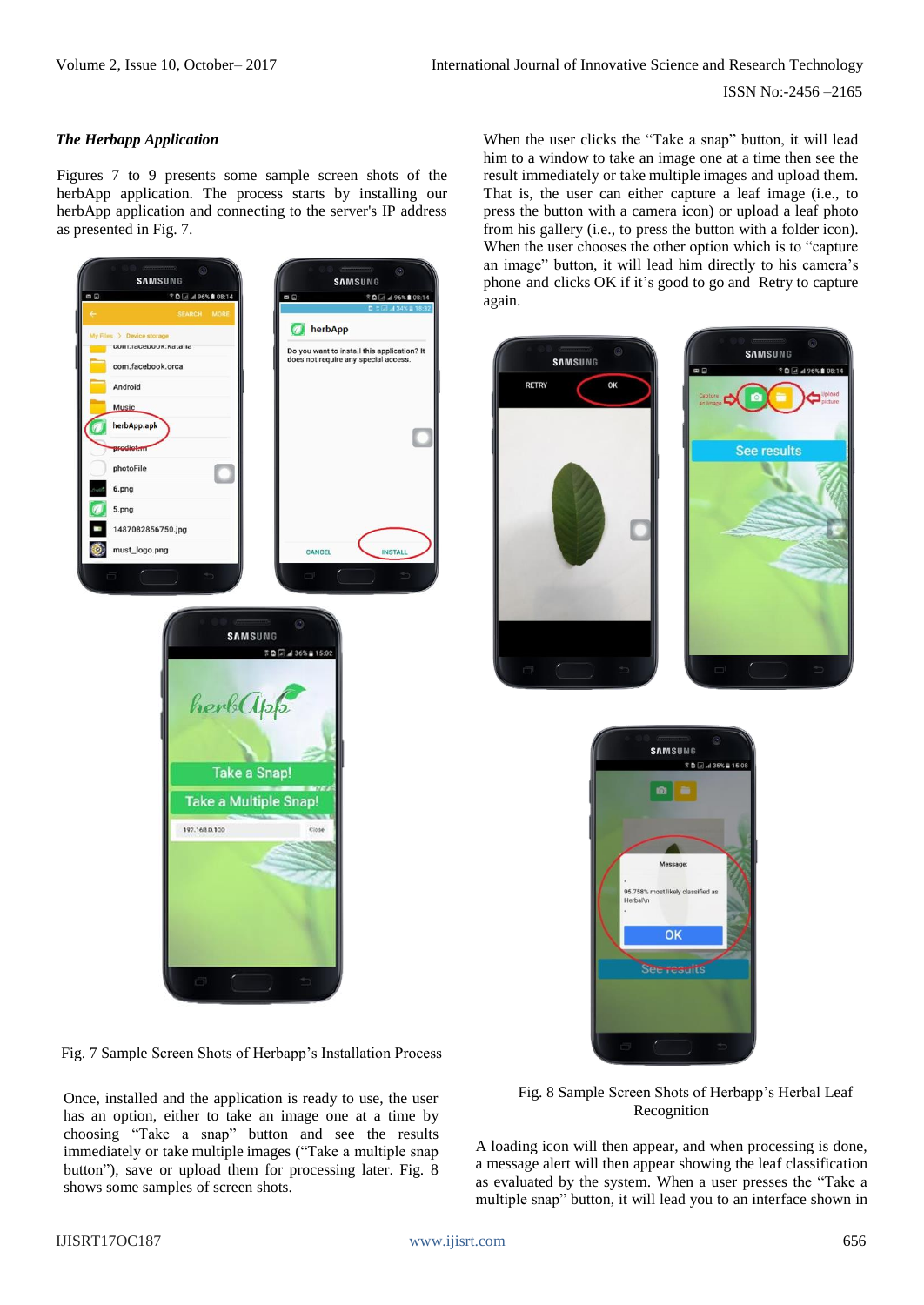Fig. 9. With this, the user can capture a leaf image (i.e.; by pressing the button with a camera icon). The user may click "OK" if it's good to go and "RETRY" to capture again. The user has an option either to press the "Upload" to send the images to the server for processing or "See the Results" button to get the classification result.



Fig. 9 Sample Screen Shots of Herbapp's Leaf Recognition Using Multiple Uploads

## **IV. CONCLUSION**

In this paper, we present a novel approach to perform leaf classification (i.e. herbal or non-herbal). herbApp Androidbased application was developed that can discriminate herbal from non-herbal leaves. Our approach provides efficient results in recognizing herbal from non-herbal leaves. Experiments show that employing LAC model appears to be superior over other edge detection tools in segmenting leaf image prior to recognition stage. Thus, it significantly contributes to the efficiency of the results in discriminating herbal or medicinal from non-herbal or non-medicinal leaves.

The main difficulty of this work, however, is finding leaf imageset or datasets that are located within Philippines. Most of the leaf images used was from the publicly available dataset, which are mostly from the U.S. Shape and texture can be considered excellent features to identify a plant. However further researches with large amount of dataset, experiments and investigations are needed to further support and confirm the claim. Other feature extraction methods should also be tested to verify the consistencies of the results. Nevertheless, our approach has significant number of merits that are necessary to help other researchers whose endeavors are in line with this area as well as to serve as an excellent stepping stone for increasing efficiency of herbal leaf identification and its corresponding names and usage for practical use.

#### **REFERENCES**

- [1]. F. Ledesma, P.L Madriaga, K. Omiple and E. Barrios, "Knowithherbal: An Android-Based Herbal Leaf Identifier". 2015.
- [2]. A.H. Kulkarni, Dr.H.M.Rai, Dr. K.A. Jahagirdar and P.S.Upparamani, "A Leaf Recognition Technique for Plant Classification Using RBPNN and Zernike Moments". International Journal of Advanced Research in Computer and Communication Engineering Vol. 2, Issue 1, January 2013.
- [3]. Leafsnap: A Computer Vision System for Automatic Plant Species Identification, Retrieved from http://neerajkumar.org/papers/nk\_eccv2012\_leafsnap.pdf. [Accessed on 02/10/2017.](http://neerajkumar.org/papers/nk_eccv2012_leafsnap.pdf.%20Accessed%20on%2002/10/2017)
- [4]. An Application Using Canny Edge Detection and Multilayer Perceptron for Recognizing Leaves of Tropical Plants, Retrieved from http://www.wseas.us/elibrary/conferences/2013/Baltimore/BEBIM/BEBIM-08.pdf . Accessed on 02/18/2017.
- [5]. J. Barbosa, KB Lee, SW Lee, B. Lodhi, JG Cho, WK Seo, JW Kang. "Efficient quantative assessment of facial paralysis using iris segmentation and active contour based key point detection with hybrid classifier". BMC Med Imaging, 16:23, DOI 10.1186/s12880-016-0117-0, 2016.
- [6]. KnowItHerbal: An Android-Based Herbal Leaf Identifier, Retrived from the settlement of the settlement of the settlement of the settlement of the settlement of the set [http://research.uic.edu.ph/ojs/index.php/cloud/article/view](http://research.uic.edu.ph/ojs/index.php/cloud/article/view/611/425.%20Accessed%20on%2002/27/2017) [/611/425. Accessed on 02/27/2017.](http://research.uic.edu.ph/ojs/index.php/cloud/article/view/611/425.%20Accessed%20on%2002/27/2017)
- [7]. D. Prasvita and Y. Herdiyeni. "Medleaf Mobile Application for Medicinal Plant Identification Based on Leaf Image". Advanced Science Enginering Information Technology. 2(2): 5–8, 2013.
- [8]. N. Jamil, N.A.C Hussin, S. Nordin and K. Awang, "Automatic Plant Identification: Is Shape the Key Feature?" 2015 IEEE International Symposium on Robotics and Intelligent Sensors (IRIS 2015).
- [9]. K.B. Lee and K.S Hong, "An Implementation of Leaf Recognition System using Leaf Vein and Shape". International Journal of Bio-Science and Bio-Technology Vol. 5, No. 2, April, 2013.
- [10]. Kadir, L.E. Nugroho, A. Susanto and P. InsapSantosa, "Leaf Classification Using Shape, Color, and Texture Features". International Journal of Computer Trends and Technology- July to Aug Issue 2011.
- [11]. V.R Patil and R.R. Manza, "A Method of Feature Extraction from Leaf Architecture",Volume 5, Issue 7, July 2015.
- [12]. Lankton S, Tannenbaum A. Localizing region-based active contours. IEEE Trans Image Process. 2008;17:2029–039.
- [13]. Liu X, Cheung Y, Li M, Liu H. A lip contour extraction method using localized active contour model